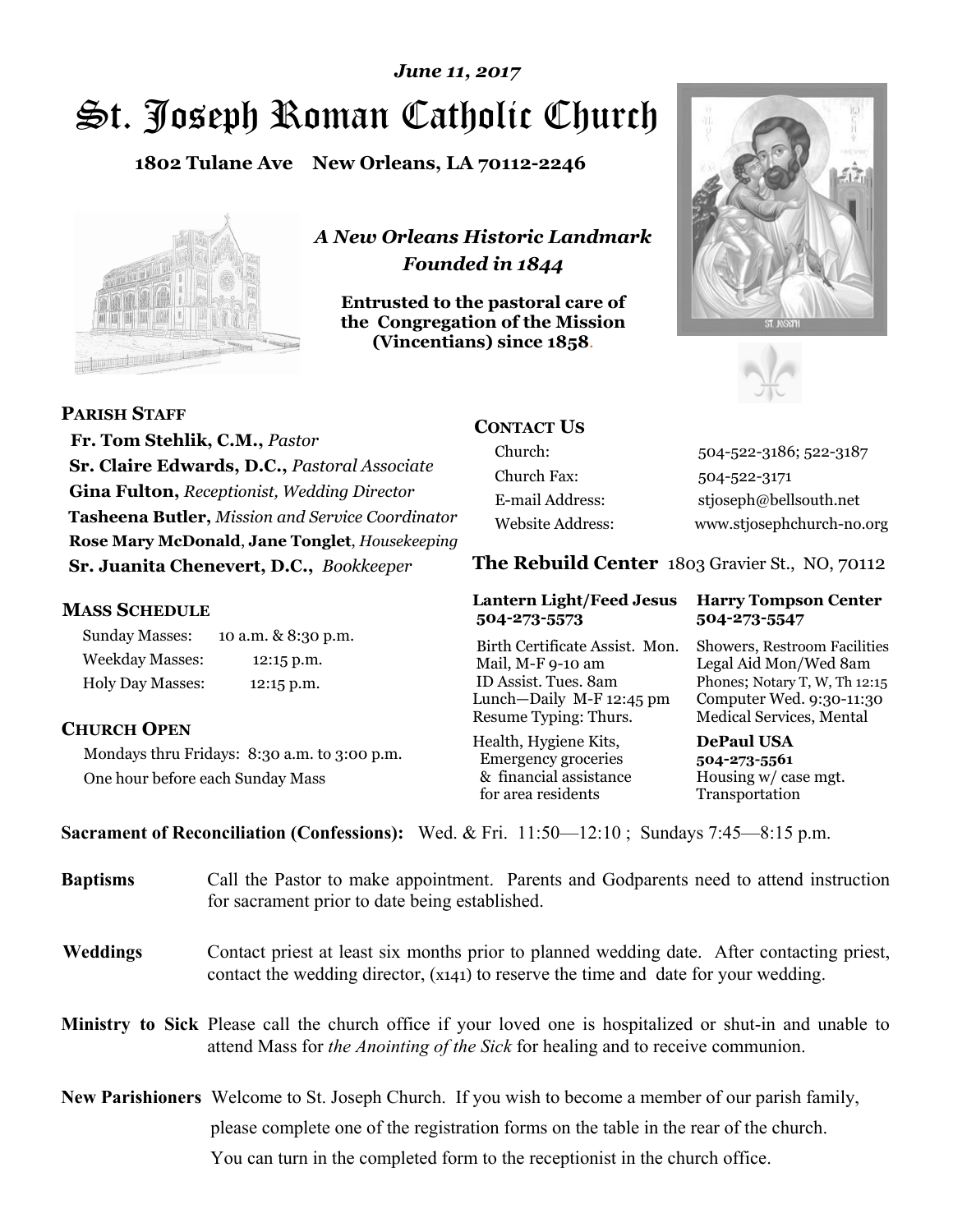## **Holy Trinity Sunday June 11, 2017**

| 10:00 am St. Joseph Parishioners and Benefactors<br>8:30 pm Mike Starsney (+); Bell Sisters (+); Ellis Anthony Guillot (+) |                                                                        |  |  |
|----------------------------------------------------------------------------------------------------------------------------|------------------------------------------------------------------------|--|--|
| Monday, June 12, 2017—                                                                                                     | <b>READINGS FOR THE WEEK</b>                                           |  |  |
| 12:15 p.m. Kay Brandau $(+)$                                                                                               | Sunday, June 11 One in Faith #1029                                     |  |  |
| Tuesday, June 13, 2017—St. Anthony of Padua                                                                                | Monday: 2 Cor 1:1-7; Ps 34:2-9; Mt 5:1-12                              |  |  |
| 12:15 p.m. Gabe & Joy Barkate $(+)$                                                                                        | Tues.: 2 Cor 1:18-22; Ps 119:129-135; Mt 5:13-16                       |  |  |
| Wednesday, June $14, 2017$ —                                                                                               | Wednesday: 2 Cor 3:4-11; Ps 99:5-9; Mt 5:17-19                         |  |  |
| 12:15 p.m. Adela Davila (+); Otto Davila ()                                                                                | Thurs.: 2 Cor $3:15 - 4:1-6$ ; Ps 85:9-14; Mt 5:20-26                  |  |  |
| Thursday, June $15, 2017$ —                                                                                                | Friday: 2 Cor 4:7-15; Ps 116:10-18; Mt 5:27-32                         |  |  |
| 12:15 pm Joseph Steptoire $(+)$                                                                                            | Sat.: 2 Cor 5:14-21; Ps 103:1-12; Mt 5:33-37                           |  |  |
| Friday, June 16, $2017$ —<br>12:15 pm George Tripkovich                                                                    | Sunday: Dt 8:2-3, 14b-16a; Ps 147:12-20;<br>1 Cor 10:16-17; Jn 6:51-58 |  |  |

#### **YOUR PRAYERS ARE ASKED FOR THE FOLLOWING PARISHIONERS , WHO ARE IN NEED OF HEALING:**

 Willie Arnaudville, Charlie Bassett, Raymond Berthelot, Anthony Blaise, Clarke Bordelon, Susan Bassett Bowes, Lawrence & Mamie Brown, Cheryl Butler, John Caron, John Gebbia, Sylvia Daily-Powell, Lynda DeMaria, Ben Eble III, Terry Eggleston, Linda Elwood, Heather Faircloth, Winston Falgout, Frances Fiegler, LaDonna Finch, Fr. Lou Franz, CM, Mark Eiserloh, Warren Fraught, Sarah Hollier-Watkins, Shelia Jones, Bennett Joseph , Jr. , Landy Lanza, Allen Maldonado, Sara Marino, Priscilla Martin, Karen McCoy, Mike Mullin, Donna Moore, Regina Pichoff, Mark Raymond, Tina Roderfeld, Pippy Sanders, Mel & Gaspar Schiro, Charlie & Joanne Slocum, Melissa Tanet, Collins, Sr. Malcolm Taylor, Jane Tonglet, Isaac Thomas, George Tripkovich, Marion Vaughn, Juanita Ware, Darrell Walker, Fr. George Weber, CM, Lynn Williams, and Mary Willis, Mike Yazbeck.

#### **SANCTUARY CANDLE AND MASS INTENTIONS**

The Sanctuary Candle is burning this week to pray for the eternal rest of **Ray Fontaine, Jr.** If you would like to reserve a date to burn the Candle in memory of someone or for a special intention, please call the church office (522-3186). The Sanctuary Candle offering is \$15 for two weeks. The offering for Mass intentions is \$5.00 per Mass.

#### **Volunteers Needed at the Rebuild Center**

- If you have computer skills and would be available to monitor and help out with *Computer activities* on Monday or Tuesday between the hours of 8am and 12pm. It is helpful if you have a couple of hours or more and can volunteer on a regular basis (e.g., twice a month or every Tuesday from 8am to 10am, etc.)
- We currently have a **security guard** who works a regular schedule, but are looking for volunteers (security guards, police officers, sheriff, etc.) who could help out during times of special need or when our guard is on vacation or sick.
- Rebuild Center is looking for someone who can be a **volunteer** outside of the **phone room** to write down the names of those waiting to use the phone and call them when their turn comes on Tuesday mornings, especially during the summer.

If you are interested please talk to Fr. Tom after Mass, Bernardine DuPree after the 8:30 pm Mass or call:

Lantern Light : **273-5573 (security or computers)** Harry Tompson: **273-5547 (phone room)**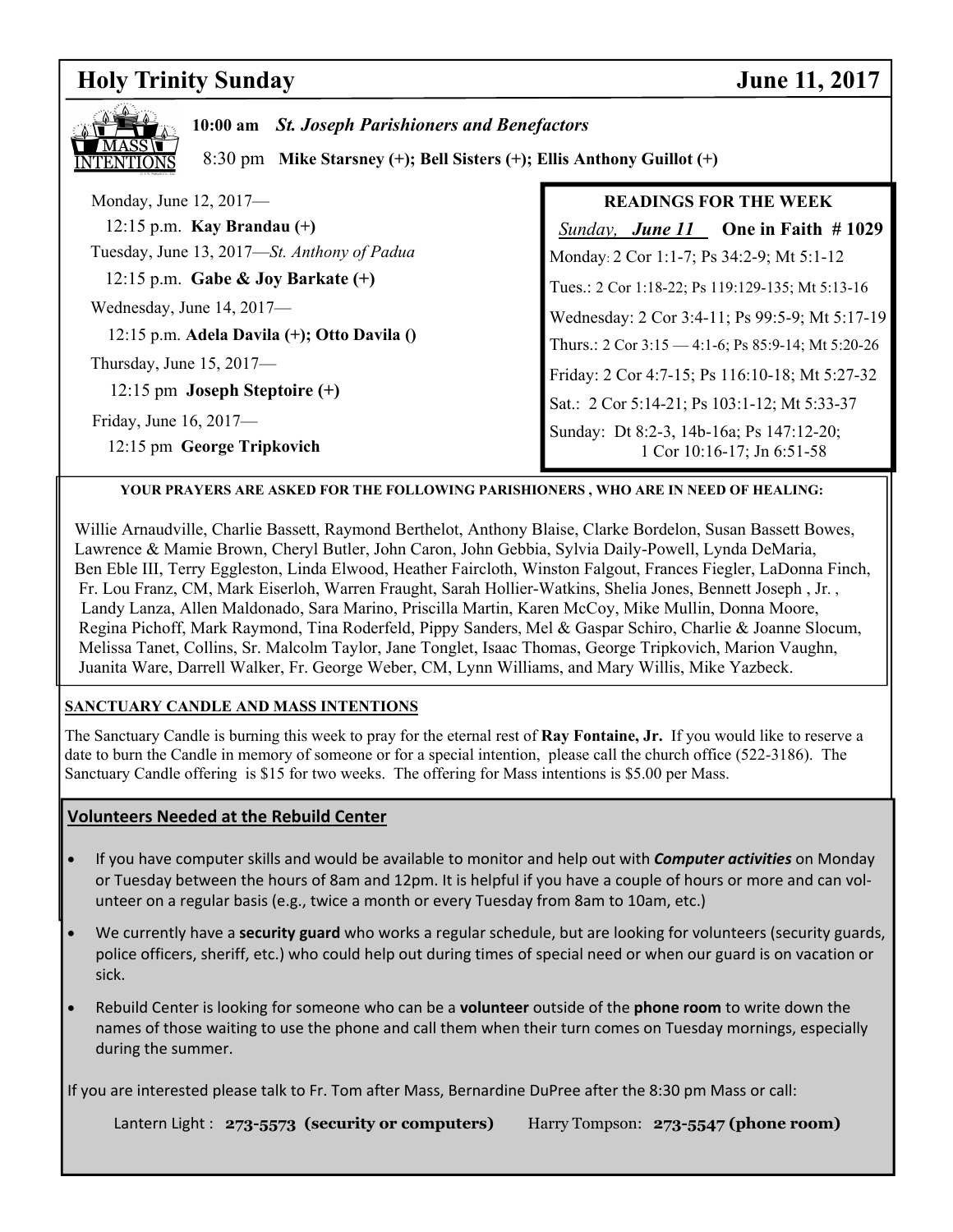Glory to the Father, the Son, and the Holy Spirit. Rev. 1:8

*PARISH CALENDAR*  June 15 **Thursday** *Social Justice Committee* 6:30 pm June 18 **Children's Liturgy** (10 am & 8:30 pm Masses) July 4 **Independence Day** *Tuesday*

| <b>TREASURE &amp; STEWARDSHIP</b> |  |  |
|-----------------------------------|--|--|
| Sunday, June 4, 2017\$3,936.00    |  |  |
| Capital Campaign 2,118.00         |  |  |
| hank you for your generosity      |  |  |

**50th Wedding Anniversary Blessing**: Today there will be a Golden Wedding Anniversary Celebration at 3:00 PM, at St. Philip Neri Church in Metairie, LA.

**Social Justice Committee**: On Thursday members of St. Joseph Parish will meet to discuss the formation of a Social Justice Committee. The purpose of this meeting is to have a brief general overview of Catholic Social Teaching and study some of the issues and needs regarding SJ in our area and how as a faith community we can respond and collaborate with the Archdiocese and other organizations who put faith into action.

**Congratulations to Holy Name Parish**: Holy Name of Jesus Parish celebrated their 125th Anniversary with Mass on Sunday, May 28, 2017, at 10:30 AM. God bless the ministry of the parish who bears the name of the Lord.



## **Pope Francis'** *June* **Intentions**

That national leaders may firmly commit themselves to ending the arms trade, which victimizes so many innocent people.

## *New Parishoner Meet and Greet*

We will have a Meet-Greet after Mass today: **Sunday June 11** (light meal provided)

### **TODAY'S READINGS**

**First Reading** — The LORD, merciful and gracious, rich in kindness and faithfulness (Exodus 34:4b-6, 8-9). **Psalm** — Glory and praise for ever! (Daniel 3). **Second Reading** — Brothers and sisters, rejoice. Live with one another in peace, and the God of peace will be with you (2 Corinthians 13:11-13).

**Gospel** — God did not send the Son to condemn the world, but to give it abundant life (John 3:16-18).

## **THE INEXPRESSIBLE MYSTERY**

 The God of the universe is mysterious. Science has not been able to solve the mystery of how the universe came into being or explain exactly what continues to give it creative energy and masterful design. No religion asserts that it has found words to name fully the ineffable mystery of God, for no matter what name we use, God always transcends our limited ability to understand.

 God is a mystery to be believed, not known. And yet, we Christians believe that our name for God best expresses that inexpressible mystery: God is the Most Holy Trinity of three persons united in a communion of love, pouring forth that creative, saving, sanctifying love into the world. Today's scriptures celebrate the mystery of the

#### **CHARTER FOR THE PROTECTION OF CHILDREN AND YOUNG PEOPLE**

In response to the Charter for the Protection of Children and Young People from the United States Conference of Catholic Bishops, the Archdiocese of New Orleans continues to make the Hot Line available for anyone who has been hurt or sexually abused by anyone who works for the Church. The Hot Line continues to be available; the number is (504) 522-5019. In continuing our commitment to support and to heal, we invite and encourage individuals who have been hurt or sexually abused recently or in the past by clergy, religious or other employees of the Archdiocese to call our Hot Line. The Hot Line is available 24 hours a day and your message will be received confidentially by a trained mental health professional. In addition, anyone can make a direct call during regular business hours to the Victims' Assistance Coordinator at (504) 861-6253